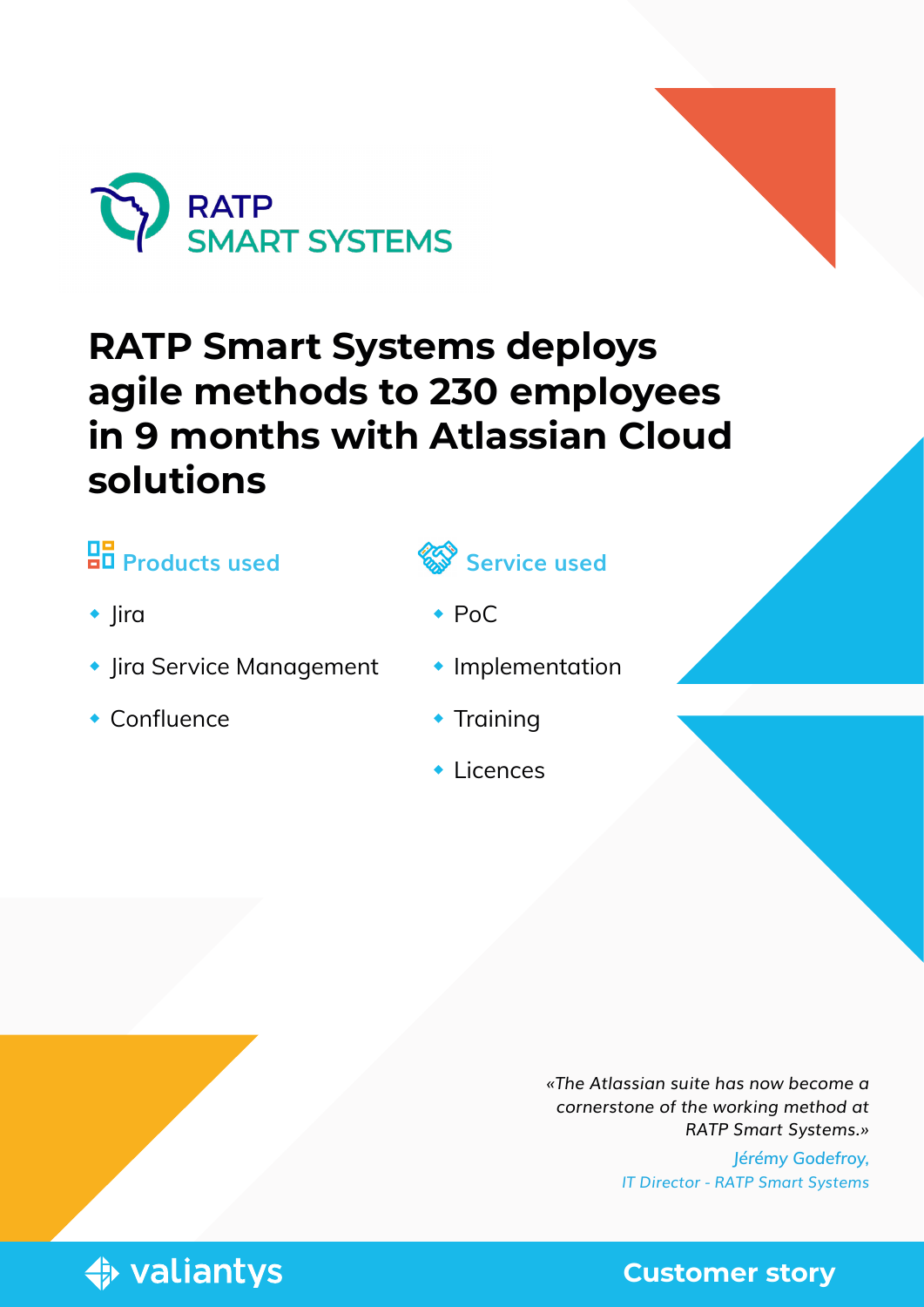### **Context Bring Agility and modern tools to be more competitive**

Present in 10 countries, 120 transport networks, and with over 200 employees, RATP Smart Systems specializes in Intelligent Transport Systems (ITS) and mobility-enhancement services. The company builds and operates ticketing systems (2,000+ systems created), passenger information (12 million contactless validation transactions daily), and Fleet Management systems that encourage modal shift to public transport and durable modes. Fueled by a passion for innovation, RATP Smart Systems' mission is to move forward a little more each day towards tomorrow's mobility, smoother and simpler.

For that purpose, two of the latest strong focuses for the company are Data and Mobility as a Service (MaaS). Because MaaS is considered the key to ITS evolution, many actors are heavily investing in this area, resulting in increasing competition. Combined this with ever-changing and accelerating customer needs, how do you keep pace with the evolving market? How can you effectively respond and adapt to change?

RATP Smart Systems had been using on-premise products (like the Redmine issuetracking tool) for several years, but the tools required a continuous and significant investment in maintenance, while the organization was quite static in terms of delivery capabilities. Eventually, this led to frustration and popular demand to change to a new tool.

As a global leader in Intelligent Transport Systems, RATP Smart Systems couldn't afford to take 2 or 3 years to develop new products with limited iterations upon release. That's why they decided to drive a massive change-management operation by implementing Atlassian tools and embracing Agile methods.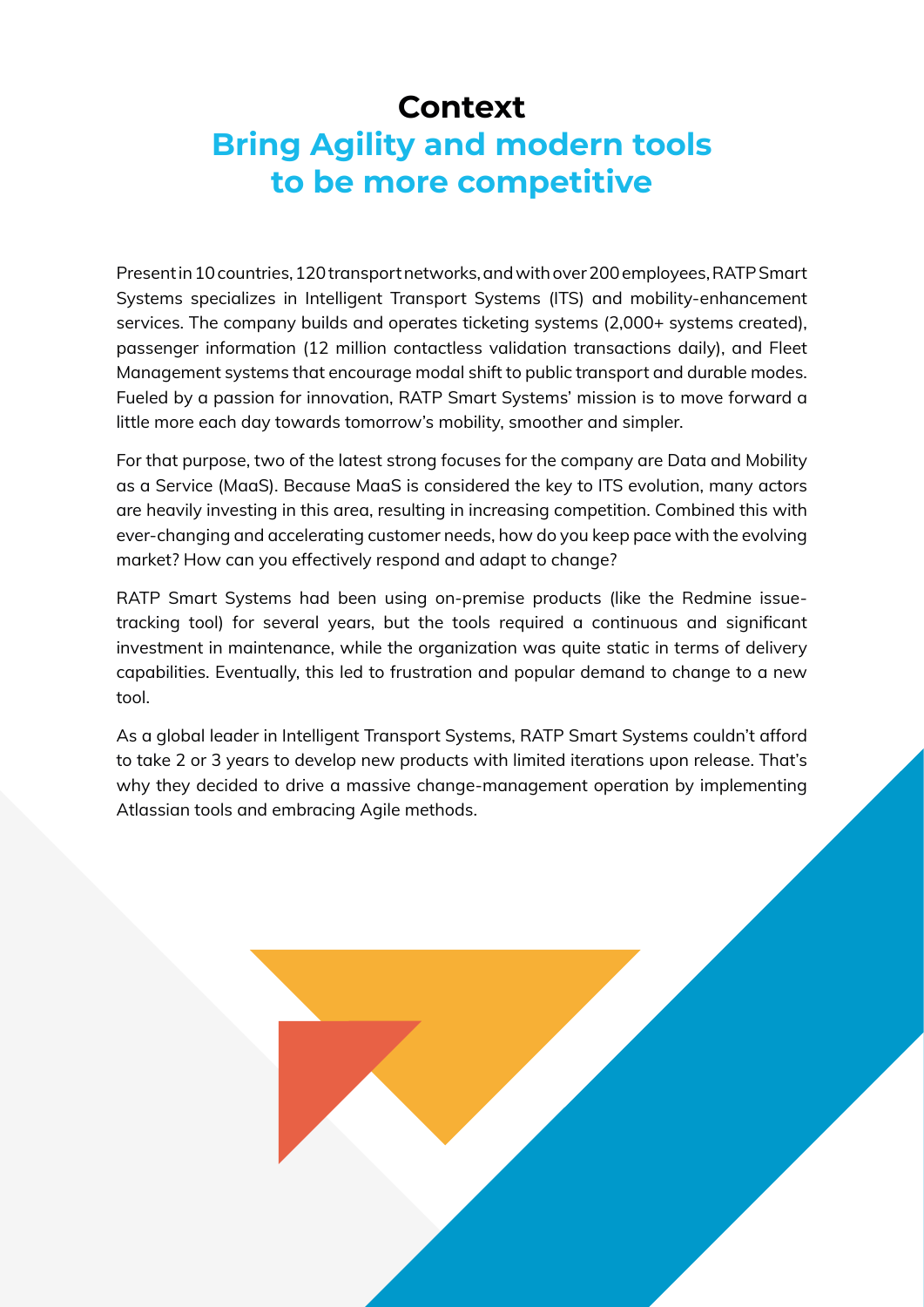#### **Need**

### **Implement Agile methods and tools over 5 locations and for 230 employees**

Choosing the Atlassian Suite as the seed of their Agile transformation was an easy choice for RATP Smart Systems. RATP Group was already using Jira, and a large consensus arose quickly around the tool. Following a promising Proof of Concept with Valiantys and a tender exercise, RATP Smart Systems decided to implement Atlassian tools on Cloud with Valiantys as the implementation partner. Why Cloud and not on-premise?

Some benefits quickly made the difference for RATP Smart Systems:

- **◆** Versions always up to date
- **◆** Per-user invoicing with no commitment
- **◆** Eliminate the need for cumbersome maintenance, saving resources and time
- **◆** Flexibility for the company to keep growing and move faster

At the very beginning of the project, Valiantys advised RATP Smart Systems to chose the Cloud because it's the right choice for the future. And Atlassian's strategic move **(with the end of sale for Server products in 2022)** shows that RATP Smart Systems took the right move at the right time, thanks to Valiantys. RATP Smart Systems now expects to leverage immediately leverage new features first exclusive to the Cloud.

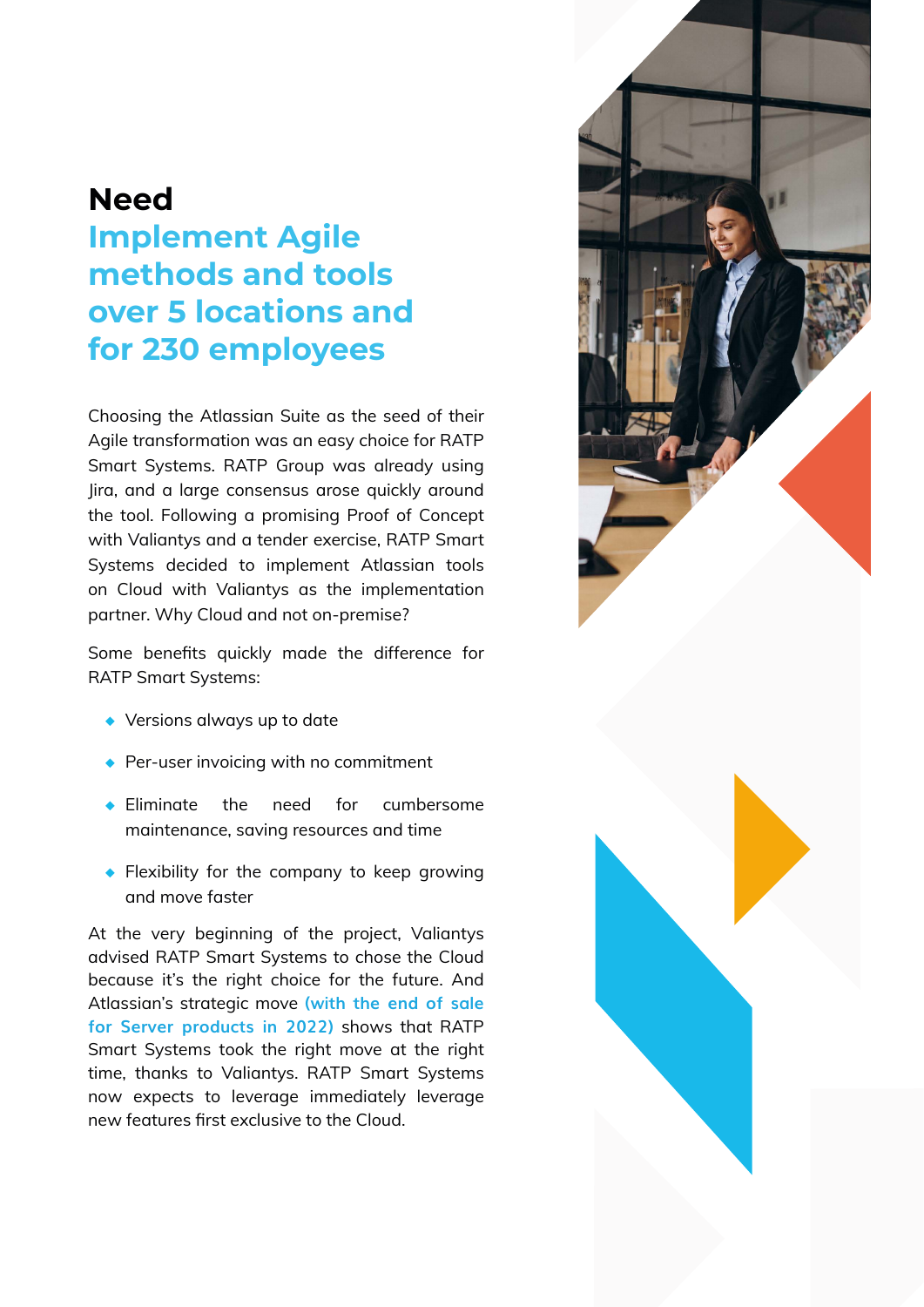

#### **Solution Iterative approach and Intensive training strategy**

The technical implementation of this project was quite easy for Valiantys; the real challenge was to efficiently drive change management. That's why the effort has been focused on scoping workshops and training. The ways Jira could support the implementation of Agile at Scale practices was extremely important for RATP Smart Systems. And it worked even better than expected, thanks to an open-minded spirit and... agile project management:

- ◆ RATP Smart Systems first started alone to organize workshops to scope their use of Atlassian tools. But they quickly realized a lack of efficiency and maturity on Jira
- **◆** After selecting Valiantys, a new series of 33 scoping workshops has been organized to deeply understand the tool and better express RSS' need, and redefine processes
- ◆ At the same time; Agile coaches came to assist in implementing Agile best practices
- ◆ A strong focus on training closed the project, with a major point to drive change within the company, especially towards non-tech audiences

#### **The most challenging part of the project was carrying it out during a lockdown due to the covid-19 pandemic, which was a pathbreaking situation that didn't really slow down the project, in the client's opinion.**

The combination of tool expertise from Valiantys, the mastery of Agile practices brought by the coaches, and the proactive stakeholders enabled a successful deployment in just 9 months, without losing the vision of the project and the support of the employees, despite the unusual context.